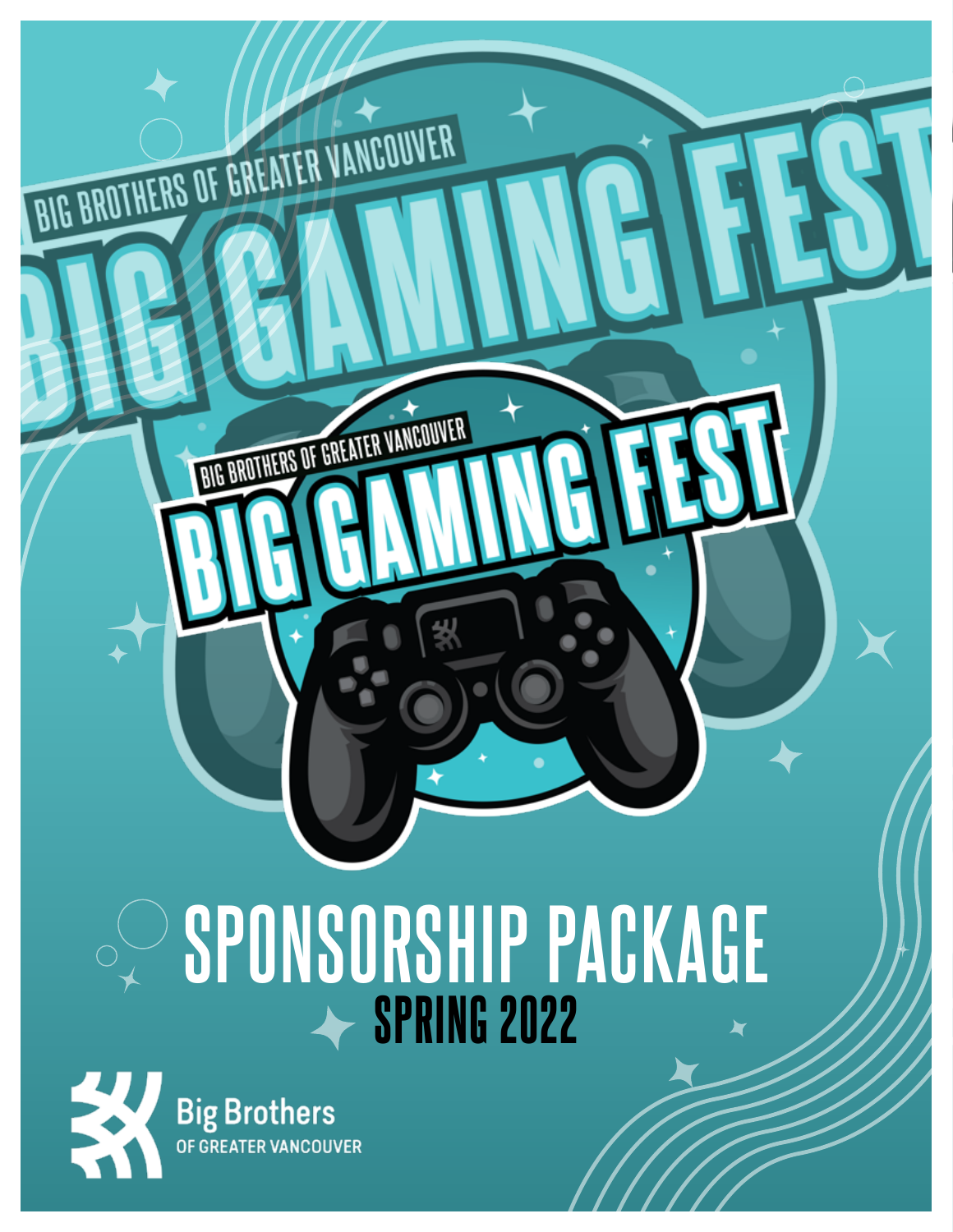## **THROUGH THICK AND THIN HIS BIG HAS STUCK BY HIM, HELPING MY SON REALIZE WHAT REAL FRIENDS ARE - A LITTLE'S GUARDIAN**

### **ABOUT BIG BROTHERS**

Big Brothers of Greater Vancouver is committed to putting a mentor into the life of every child who wants one. By providing a variety of prevention-based mentoring programs for children across the Lower Mainland, we are helping create a future for children where anything is possible.

**Join us in strengthening communities, one child at a time.**

#### **THE BENEFITS OF BIG BROTHERS PROGRAMS** MENTORED CHILDREN ARE

3X 2X 2X Less likely to suffer peer pressure related anxiety, such as worrying about what other children think or say about them.

More likely to believe that school is fun and that doing well academically is important.

Less likely to develop negative conducts like bullying, fighting, lying, cheating, or losing their temper.